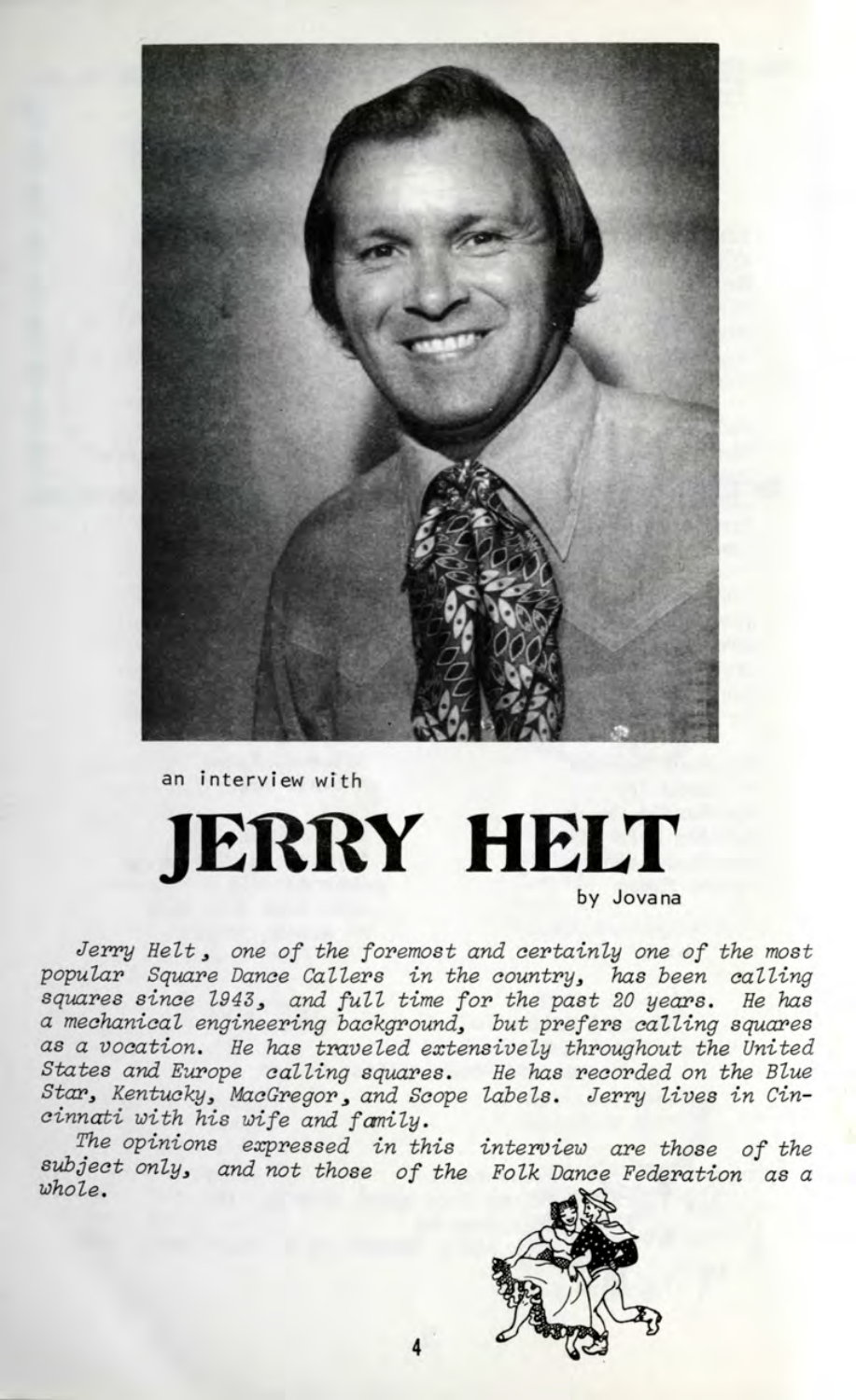HOW DID SQUARE DANCE DEVELOP?

Well, American Square Dancing developed from many countries, like England, Scotland, Germany. In fact, it sort of represents our nationalities in this country, and we have taken all the pieces of their dances and put them together, S we have an American Square Dance or an American Folk Dance. Also, from Contra Dance, which is basicly English, Irish, we have developed our own figures. And we've taken some strictly American music & developed certain tunes that go along with the dances. This is really where our contemporary form is right now.

Now if we go back and trace it out, it started in the East and moved into the South, where they had a certain form of dance. Then into the Mid-west, where they had a traditional form but a different interpretation of the original dancing from England. Through Minnesota and the North they had a polka-type of Square Dance. Then it all sort of worked its way West. Back in the 1940's several people, Dr. Lloyd Shaw from Colorado, Henry Ford, Sr., developed "American Square Dancing." In fact, Henry Ford was first in making any records and publishing literature on American Square Dancing.

Really, the West Coast kind of put this all together and came up with a contemporary Western-style of American Square Dancing. Then it worked its way back across the country;now the East Coast is doing Western-style Contemporary Squares.

#### DON'T THESE AREAS MAINTAIN THEIR INDIVIDUAL FLAVOR?

There are some, and it's fading fast, regional type dances still being danced. You go into the South, you still find a little bit of Clogging danced; you go into the North, Minnesota , Wisconsin, you find a polka-type Square being danced; you go into the Mid-west , you'11 find a certain traditional form danced there. In fact, here in California I'm sure there are some old style Early California Western Dances being danced. But it's fading, S we as a society, being a moving society, are breaking down this regional type thing. So with the contemporary form, if you go from California to New England, you'll find a standard style of Square Dancing going on.

#### ARE NEW SQUARE DANCE PATTERNS CURRENTLY DEVELOPING, OR IS THE REPERTOIRE FAIRLY SET?

Americans are very creative and very inventive. I receive across my desk every month a two or three inch stack of material, newly written movements. We look them over and say, Well here's something that might be used. This goes back to the way we live; our society encourages new things. Get something new, do something new; What's new? And Square Dancing, being an American Folk Dance, expresses the way we live. We are expressing our economy. If your toaster doesn't work, you don't have it repaired, you buy a new one! This is happening in Square Dancing, it's happening in Folk Dancing, it's happening in Round Dancing. You learn a new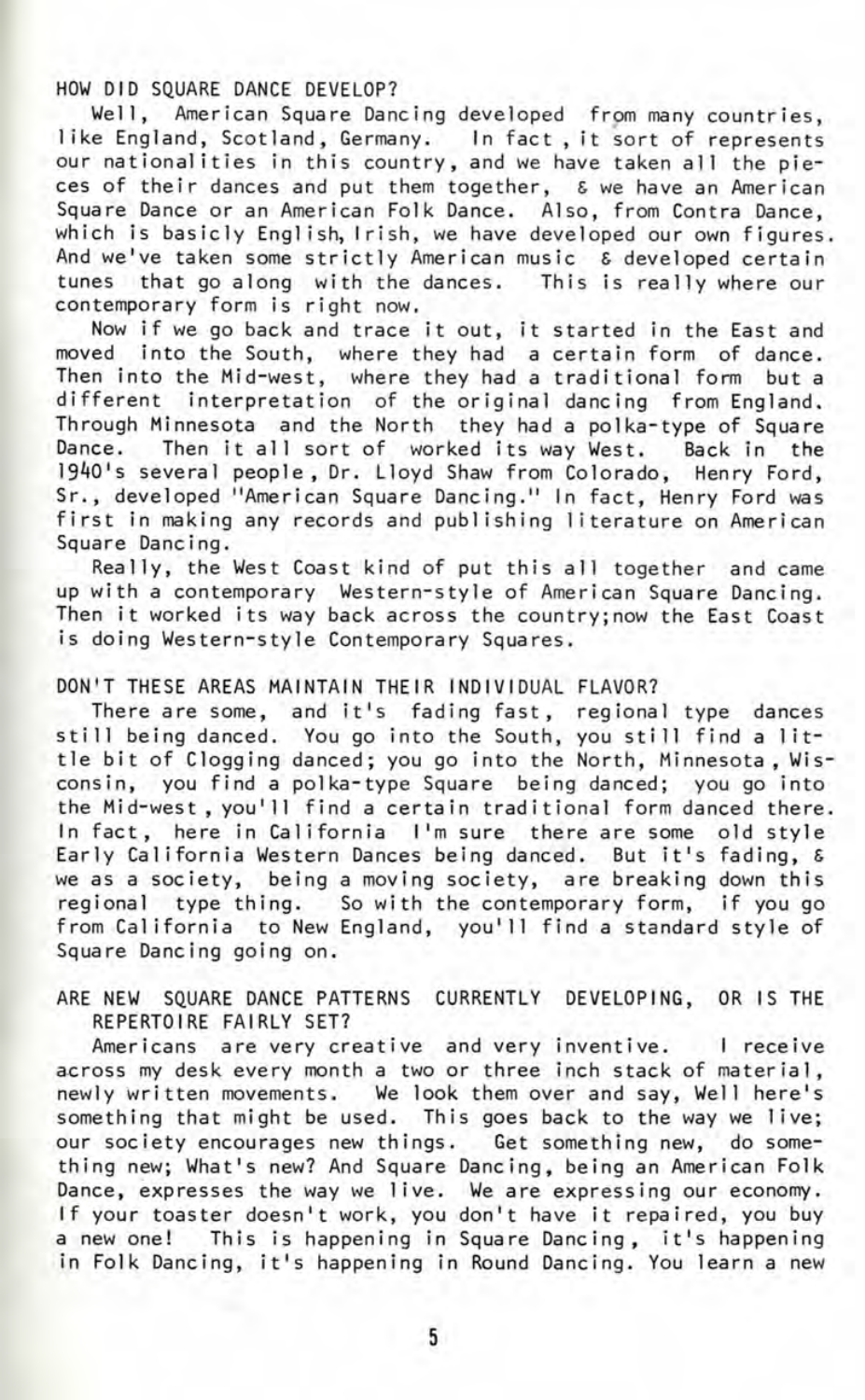dance, you discard it, and you learn another new one. I think too much of this might be detrimental to the activity, but this is going on. Also the complexity of figures expresses a very complex life; and we are doing this in dance form.

WHAT ARE THE MOST ACTIVE AREAS IN THE UNITED STATES FOR SOUARE DANCING?

Where the mass population is. California has a heavy Square Dance activity, New England, the Mid-west. Country people like Square Dancing, but city people like it just as much. And it's more beneficial in the cities than it is in the country. Because country people have a certain philosophy of getting along with each other, communicating with each other. But city people, no; you live in an apartment building, and you don't know who the neighbor is. Now this is a problem that we're confronted with in the Square Dance activity, and I think you're confronted with it in Folk Dancing: there is too little emphasis on the social aspects of the dance. We're like machines; we're out there dum, dum, dum, doing a dance; we go sit in a corner; we get out there dum, dum, dum; we go sit in a corner. So what we have to do, as leaders, is to redevelop the idea of communicating with the people, socializing the people.

So when people come to a Square Dance, I feel obligated to induce communication. To me, this is more important than some of the dancing. The dancing will come along; the communication part is difficult, but it's necessary for the enjoyment of the dance. One reason why we don't socialize is the home; people sit  $\varepsilon$  watch television--they're being entertained. In some cases they don't even communicate with their kids or their spouse, let alone with someone else. Another reason is that frequent company transfers make people reluctant to make friends they may have to leave behind.

But I think through Square Dancing, we can change that; we are changing it. I know of people who travel all over the country, & the minute they walk into a group, they have instant friends. This to me is vitally important. Because if dance turns into an activity where you walk in, you do your thing, and then go sit down, it can't survive. It's going to be a little minority thing. And I want this to appeal to the masses.

### IS AMERICAN SQUARE DANCE DONE IN ANY OTHER COUNTRY?

t's done all over the world. Very big in Japan; very big. They're very strict about calls; they use the Square Dance language. It's done in English. Because some of this you couldn't translate, you know. How you going to say, 'Square Through' in Japanese? 'Square Through Four Hands.' That's a very long sentence in Japanese.

Square Dancing abroad really developed in Europe and Asia through our Armed Services people over there. Now many groups know how to Square Dance in English, even if they don't speak any English. I'm told it's being done a little bit in Africa. Aus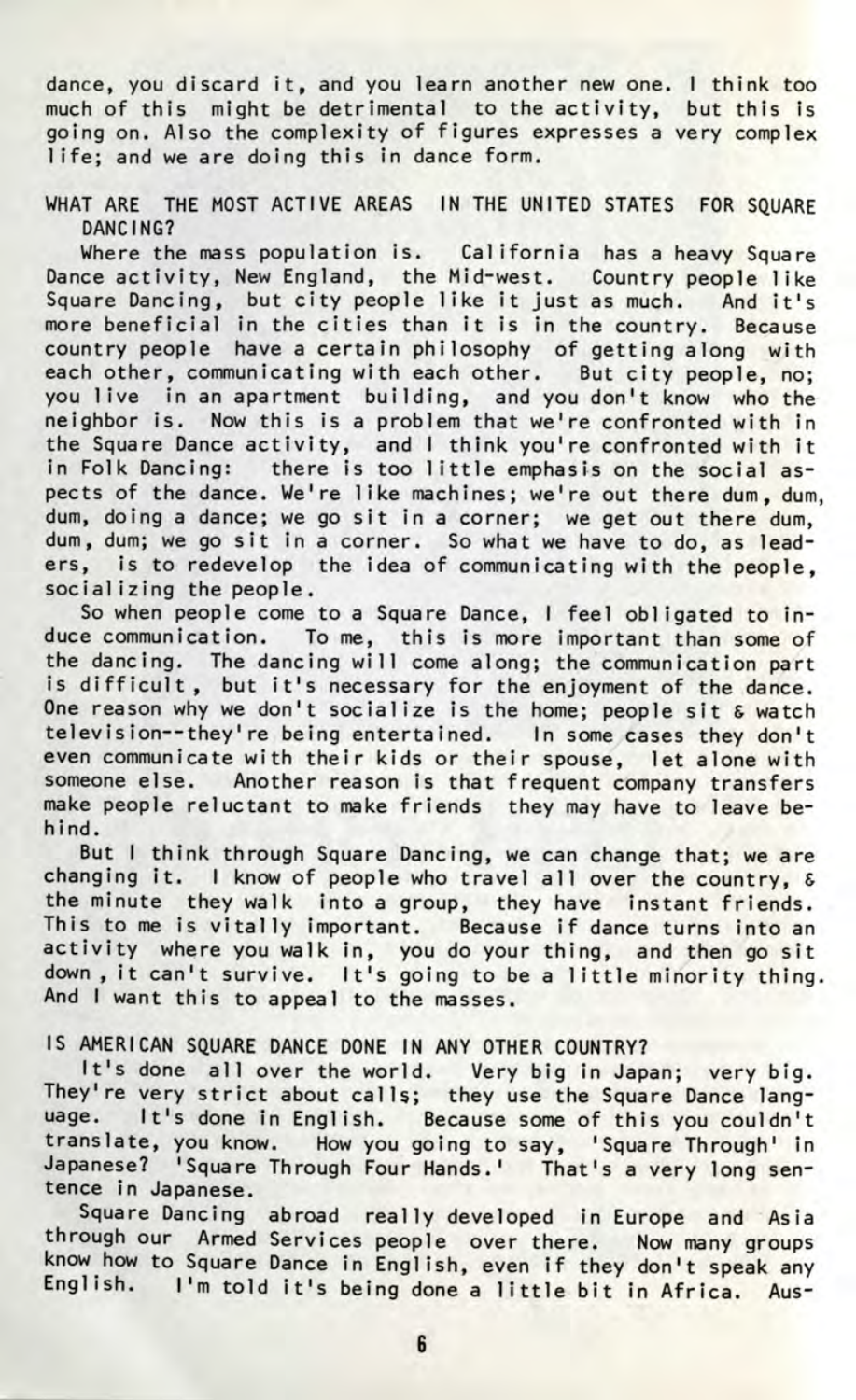tralia--it's very popular there. I think the Americans have made an impression on everybody around the world. Some of our customs, some of our food and dance; all these have mixed.

## WHAT SEPARATES THE SOUARE & FOLK DANCE MOVEMENTS?

At one time Folk, Square, and the whole business were all together as one. Then Square Dancing broke away and developed into an American type dance. I think Square Dancing is the beginning of dancing for the average person; it's a little more palatable to the average American than Folk Dancing. The American male is the guy who is very reluctant to dance. And he's the guy that you have to sell. Now, because we start Square Dancing as very elementary, he can do it. If you take him into a Folk Dance group nd say, "OK, you do a pas de basque," he's confused. But at a Square Dance he can almost walk. So that's part of the separation.

And you have, I feel, in the Folk Dance field, people who are <sup>1</sup> folklorists', who like to collect and do things from different nationalities. The average American may feel toward Folk Dancing, "Let the foreigners do 'it."

I feel that Folk Dance music is foreign to most people. They're not used to hearing that type of music, and this, I think, turns them off. Even in a Square Dance class, I don't start people with traditional music. I start out with something modern, that's familiar to their ear. We sort of bait the trap there, and then we get into traditional things.

I think another separation is that Folk Dancing is always sold as an inexpensive activity, moreso than Square Dancing. Some people thought maybe we should pay a little more and go first class, hire a caller. Where sometimes in the Folk Dance field, I don't know how it is currently, but in many groups everybody takes a turn, & you don't really have a paid leader or a paid instructor.

Also, in a Folk Dance group you do maybe two squares in the course of the evening. You've exposed people to the figure and the pattern, but you really haven't exposed them to Square Dancing. When somebody says Square Dancing to me, I don't think of just a bunch of patterns; I think of the whole emotional thing, of developing the group, the personality. All this is Square Dancing. Not just one little call. It's very difficult to capture a group in one call. Very difficult. You're lost in the confusion of the other dances. And I think this might be some of the reason for the separation of Folk and Square: people like to do a full evening of one kind of dancing. I would like to do a full evening of Romanian dancing. I don't like to mix dancing. It confuses me. It's like taking four books; you start a chapter in one, you take another chapter in the other, and another chapter in the third. Then you go back and take Chapters 2, and you're so confused when that's over, you might as well forget it. You won't know anything you read. And I feel this way about Folk Dancing; people are jumping around; they don't absorb it; they're not in it. And I think you have to really get in it to really feel it.